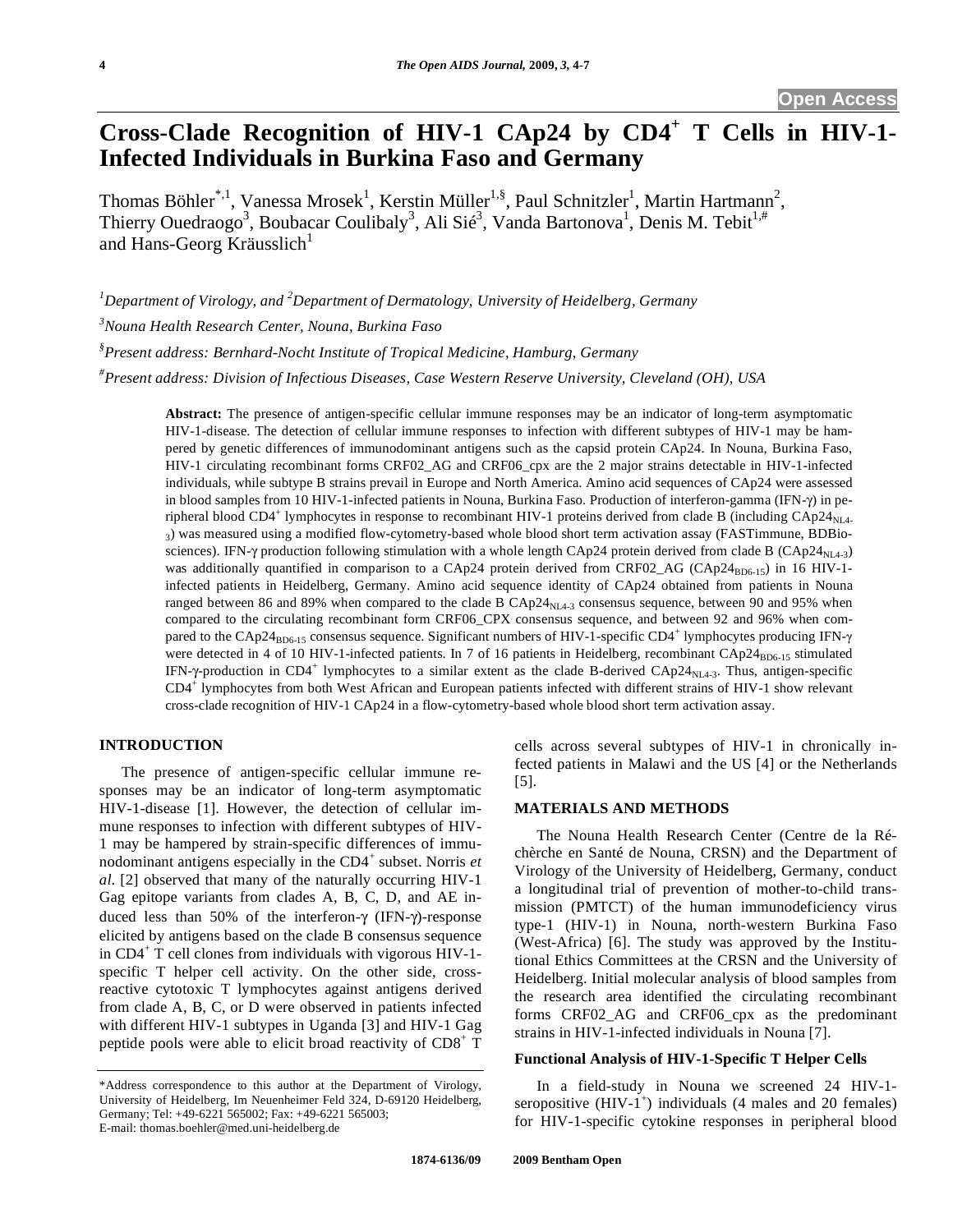CD4<sup>+</sup> lymphocytes. Their median age was 33 years (range, 18 to 62). Eight patients received antiretroviral therapy with a combination of Zidovudine, Lamivudine, and Nevirapine at the time of the study. Plasma viral load levels were determined in 20 patients and ranged from below detection threshold (<50 copies per ml) to  $2.2*10^6$  copies per ml (median  $3.1*10<sup>5</sup>$  copies per ml). CD4 counts ranged from 87 to 914 cells per  $\mu$ l (median 390 cells per  $\mu$ l).

 All experiments in Nouna were performed on a FAC-Scan<sup>™</sup> flow cytometer equipped with CellQuest<sup>™</sup> pro software for data acquisition and analysis. Antigen-specific CD4<sup>+</sup> lymphocytes were quantified in freshly drawn heparinised peripheral venous blood by flow cytometry using FASTimmune<sup>™</sup> reagents and protocols obtained from BD Biosciences (Erembodegem, Belgium, EU). T cells were stimulated for 9 hours at  $37^{\circ}$ C using anti-CD28/anti-CD49d mAbs  $(1 \text{ ue/ml})$ either alone or in combination with either Staphylococcal Enterotoxin B (SEB, 5 µg/ml; Sigma-Aldrich, München, Germany), or a mixture of recombinant proteins derived from HIV-1 clade B, including the capsid protein  $\text{Cap24}_{\text{NL4-3}}$  (25 g/ml as endotoxin-free solution in phosphate-buffered saline) [8], the HIV-1 regulator protein Tat ARP682.2 (8  $\mu$ g/ml), and the HIV-1 regulator Rev ARP663.2 (12.5  $\mu$ g/ml), the latter two obtained through NIBSC Centralised Facility for AIDS Reagents (EU Programme EVA AVIP, UK medical research council). During the last 4 hours of stimulation 10  $\mu$ g/ml Brefeldin A were added.

 CD4<sup>+</sup> lymphocytes were identified by a combined SSC/FL-3 and FSC/SSC gating strategy and the proportion of  $CD69^+ / INF - \gamma^+$  double-positive cells was expressed as percentage of  $CD4^+$  lymphocytes producing IFN- $\gamma$ . The statistical significance of the difference between the percentage of IFN- $\gamma$ -producing CD4<sup>+</sup> lymphocytes after antigen stimulation and the corresponding unstimulated control was tested using the following power calculation:  $N = [2 * p_{av} * (1-p_{av})$  $*10.5$  /  $\Delta^2$ , where N is the number of events in each sample needed for a statistical significance of p<0.05 with a power of 90%, pav is the average proportion between the background and test samples, and  $\Delta$  is the difference between these two proportions [9].

#### **Amino Acid Sequence Analysis of CAp24**

 Four spots of EDTA buffy coat from each patient were dried at 37°C on IsoCode Card and DNA was extracted later according to the manufacturer's recommendations (Schleic-her und Schuell, Dassel, Germany). DNA was used as template for nested PCR with the following combinations of oligonucleotides (each 20 µM; Invitrogen, Groningen, The Netherlands): forward primers CA1:1056-1088 (TCA AAG GAT AGG TAA AAG ACA CCA AGG AAG C), CA3:1109-1139 (TAC AAA ATA AGA GCA AAA AGA CAC AGC A), GAG1:789-815 (TAT GGG TGC GAG AGC GTC GGT ATT AAG), and GAG3:836-875 (TGG GAA AAA TTC GGT TAA GGC C); reverse primers CA2:1169-1198 (TCT GGC TAG GTG TCC TTT GCC ACA GTT GAA), and CA4:1920-1952 (TTT TTG GCC CCT AAA ATT GCT TTT CTG CAT). A standard reaction of 50  $\mu$ l contained 2  $\mu$ l template, 41  $\mu$ l dH<sub>2</sub>0, 0.5  $\mu$ l Taqpolymerase,  $0.5$  µl forward primer,  $0.5$  µl reverse primer, and 0.5 µl dNTP (dATP, dGTP, dCTP, dTTP). It was performed in 40 cycles (30 sec at 94°C, 45 sec at 45°C, 1 min at 72°C) after initial denaturation for 2 min at 94°C and a final extension of 5 min at 72°C. DNA fragments were cleaned with Nucleo Spin Extract kit (Macherey-Nagel, Düren, Germany) according to the manufacturer's recommendations.

 Sequencing was done by the primer walking method using the dye terminator cycle sequencing kit on a CEQ 2000 capillary sequencer (Beckman Coulter, CA, USA). Contigs were assembled using the Contig Assembler of the Vector NTI Suite (Infomax, Oxford, UK). Sequences obtained were aligned with HIV-1 subtype reference sequences using the Seqpublisher HIV database (www.hiv-web.lanl.gov).

#### **Cross-Clade Recognition of CAp24 by T Helper Cells**

 We then purified both clade B-derived recombinant  $CAP24<sub>NL4-3</sub>$  and CRF06\_AG-derived CAp24<sub>BD6-15</sub> [10] and compared the ability of the full length proteins to elicit HIV-1-specific cytokine production at a concentration of  $20 \mu g/ml$ in peripheral blood CD4<sup>+</sup> lymphocytes of 16 HIV-infected patients in Heidelberg, Germany. All patients had CD4 counts above 200 cells per µl and plasma viral load levels of at least  $2.0*10<sup>3</sup>$  copies per ml. Patients were infected either with clade B (n = 12), clade A (n = 2), clade C (n = 1), or CRF01\_AE  $(n = 1)$ . The experiments were performed on a FACScalibur™ flow cytometer with a slightly modified activation assay using CD154<sup>+</sup>/IFN- $\gamma$ <sup>+</sup> instead of CD69<sup>+</sup>/INF- $\gamma$ <sup>+</sup> double-positive  $CD4^+$  cells for quantification of antigenspecific cytokine responses [11].

#### **RESULTS AND DISCUSSION**

 Flow-cytometry based functional screening revealed significant IFN- $\gamma$ -responses in CD4<sup>+</sup> lymphocytes of 8 out of 24 patients. Two of 7 responded to  $\text{CAP24}_{\text{NL4-3}}$  alone, 2 of 4 to  $CAP24<sub>NL4-3</sub>$  and Tat, and 4 of 13 to  $CAP24<sub>NL4-3</sub>$ , Tat, and Rev. No correlation between the percentage of IFN- $\gamma$ producing HIV-1 specific CD4<sup>+</sup> lymphocytes and either the CD4<sup>+</sup> T cell counts or the plasma viral load levels was observed.

 It has been shown that the capsid protein CAp24 is among the most conserved immunodominant HIV proteins [12]. We therefore specifically assessed amino acid sequences of CAp24 in blood samples from 10 patients in Nouna (6 untreated, 4 receiving antiretroviral combination therapy) in order to calculate sequence identity between patient samples and consensus sequences of clade B and circulating recombinant forms predominant in Nouna.

 The resulting amino acid sequences are shown in Table **1**. Amino acid sequence identity of capsid proteins ranged between 86 and 89% when compared to the clade B CA\_NL4-3 consensus sequence, between 90 and 95% when compared to the circulating recombinant form CRF06\_cpx consensus sequence, and between 92 and 96% when compared to the CRF02\_AG consensus sequence previously determined in our laboratory [7].  $CD4^+$  lymphocytes from 3 untreated patients with CD4 counts above  $200$  cells per  $\mu$ l and plasma viral load levels above  $10^5$  copies per ml had significant IFN- $\gamma$ -responses upon stimulation with the clade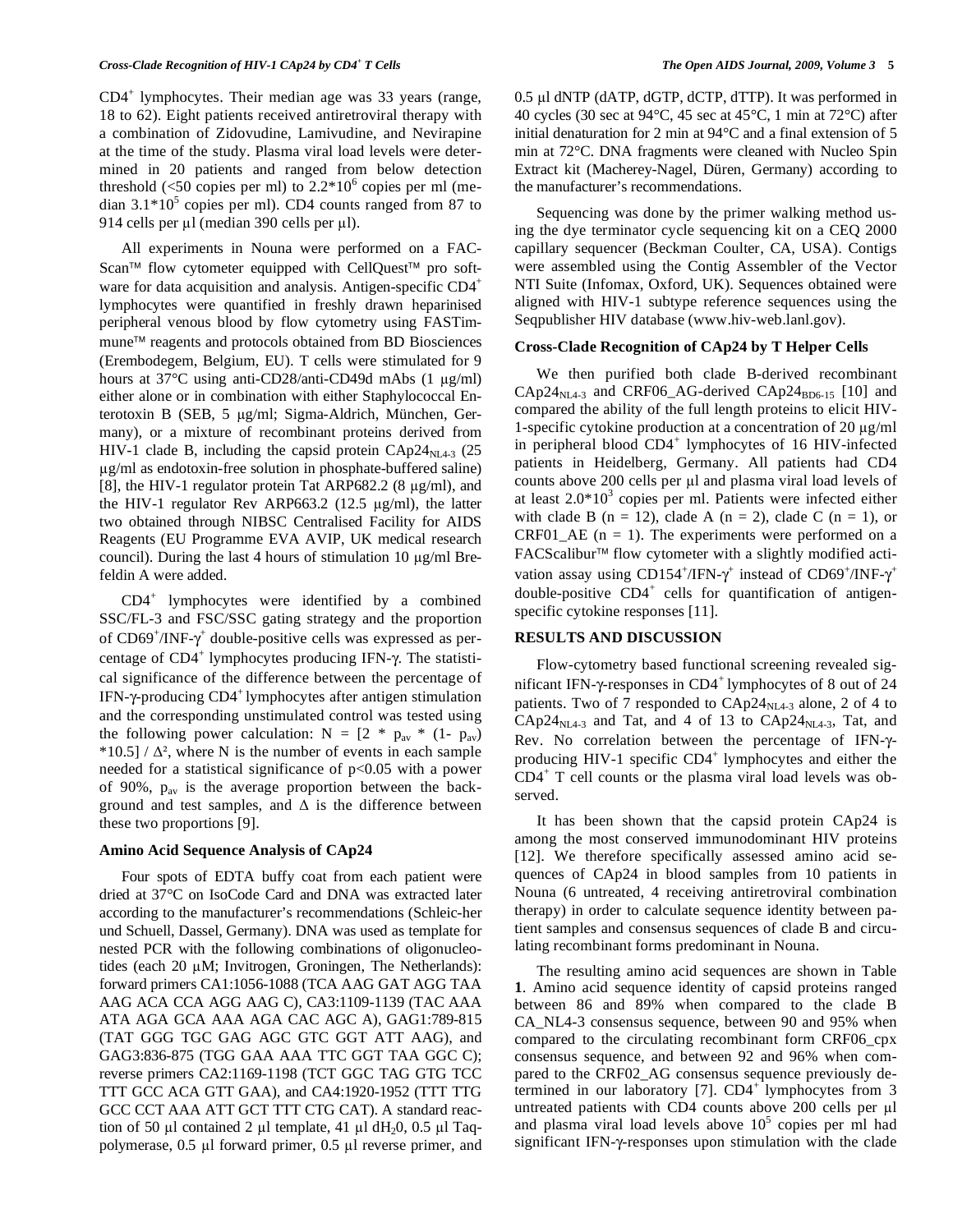**Table 1. Alignment of Amino Acid Sequences of CAp24 Retrieved from Plasma Viral RNA of 10 HIV-1-Infected Patients in Nouna Compared to the Clade B Laboratory Strain NL4-3 and the Circulating Recombinant Forms CRF06\_cpx and CRF02\_AG.** 

| CA_NL43             |  | pivgnlgggm vhgaisprtl nawvkvveek afspevipmf salsegatpg dlntmlntvg |  |     |
|---------------------|--|-------------------------------------------------------------------|--|-----|
| $06$ <sup>CPX</sup> |  |                                                                   |  |     |
| 02 AG               |  |                                                                   |  |     |
| $1*$                |  |                                                                   |  |     |
| $2*$                |  |                                                                   |  |     |
| 3*                  |  |                                                                   |  |     |
| 4                   |  |                                                                   |  |     |
| 5                   |  |                                                                   |  |     |
| 6                   |  |                                                                   |  |     |
| 7                   |  |                                                                   |  |     |
| 8                   |  |                                                                   |  |     |
| 9                   |  |                                                                   |  |     |
| 10                  |  |                                                                   |  | 60  |
|                     |  |                                                                   |  |     |
| CA_NL43             |  | ghqaamqmlk etineeaaew drlhpvhagp iapgqmrepr gsdiagttst lqeqigwmth |  |     |
| 06_CPX              |  |                                                                   |  |     |
| $02$ AG             |  |                                                                   |  |     |
| $1*$                |  |                                                                   |  |     |
| $2*$                |  |                                                                   |  |     |
| $3*$                |  |                                                                   |  |     |
| 4                   |  |                                                                   |  |     |
| 5                   |  |                                                                   |  |     |
| 6                   |  |                                                                   |  |     |
| 7                   |  |                                                                   |  |     |
| 8                   |  |                                                                   |  |     |
| 9                   |  |                                                                   |  |     |
| 10                  |  |                                                                   |  | 120 |
|                     |  |                                                                   |  |     |
| CA NL43             |  | nppipvgeiy krwiilglnk ivrmysptsi ldirqgpkep frdyvdrfyk tlraeqasqe |  |     |
| 06_CPX              |  |                                                                   |  |     |
| $02$ AG             |  |                                                                   |  |     |
| $1*$                |  |                                                                   |  |     |
| $2*$                |  | ----- -------v-- ---------- ---------f- -------t--                |  |     |
| 3*                  |  |                                                                   |  |     |
| 4                   |  |                                                                   |  |     |
| 5                   |  |                                                                   |  |     |
| 6                   |  |                                                                   |  |     |
| 7                   |  |                                                                   |  |     |
| 8                   |  |                                                                   |  |     |
| 9                   |  |                                                                   |  |     |
| 10                  |  |                                                                   |  | 180 |
|                     |  |                                                                   |  |     |
| CA NL43             |  | vknwmtetll vqnanpdckt ilkalgpgat leemmtacqg vggpghkarv l          |  |     |
| 06_CPX              |  |                                                                   |  |     |
| 02 AG               |  |                                                                   |  |     |
| $1*$                |  |                                                                   |  |     |
| $2*$                |  |                                                                   |  |     |
| 3*                  |  |                                                                   |  |     |
| 4                   |  |                                                                   |  |     |
| 5                   |  |                                                                   |  |     |
| 6                   |  |                                                                   |  |     |
| 7                   |  |                                                                   |  |     |
| 8                   |  |                                                                   |  |     |
| 9                   |  |                                                                   |  |     |
| 10                  |  |                                                                   |  |     |
|                     |  |                                                                   |  |     |

The asterisks (\*) and lines in bold indicate patients with a significant IFN- $\gamma$  response of CD4<sup>+</sup> lymphocytes after *in vitro* stimulation with recombinant CAp24<sub>NL4-3</sub>, dashes indicate (-) amino acid identity to the clade B laboratory strain NL4-3.

B-based antigen preparations described above, but no specific amino acid positions that may determine HIV-1 specific  $CD4^+$  lymphocyte responses could be identified.

When the ability of the full length proteins  $\text{CAP24}_{\text{NL4-3}}$  and  $CAp24<sub>BD6-15</sub>$  to elicit HIV-1-specific cytokine production in peripheral blood CD4<sup>+</sup> lymphocytes was directly compared in 16 HIV-infected patients in Heidelberg, similar frequencies of

HIV-1-specific CD4<sup>+</sup> lymphocytes were detected (Fig. **1**). Both antigens gave concordant results in 13 patients (Pearson's  $r = 0.91$ ; p<0.001) revealing significant IFN- $\gamma$ -production in 7 patients (3 on antiretroviral combination therapy, 4 untreated) and no significant activation in 6 patients (5 on antiretroviral combination therapy, one untreated). Responders were infected either with clade B  $(n = 5)$ , clade A  $(n = 1)$ , or